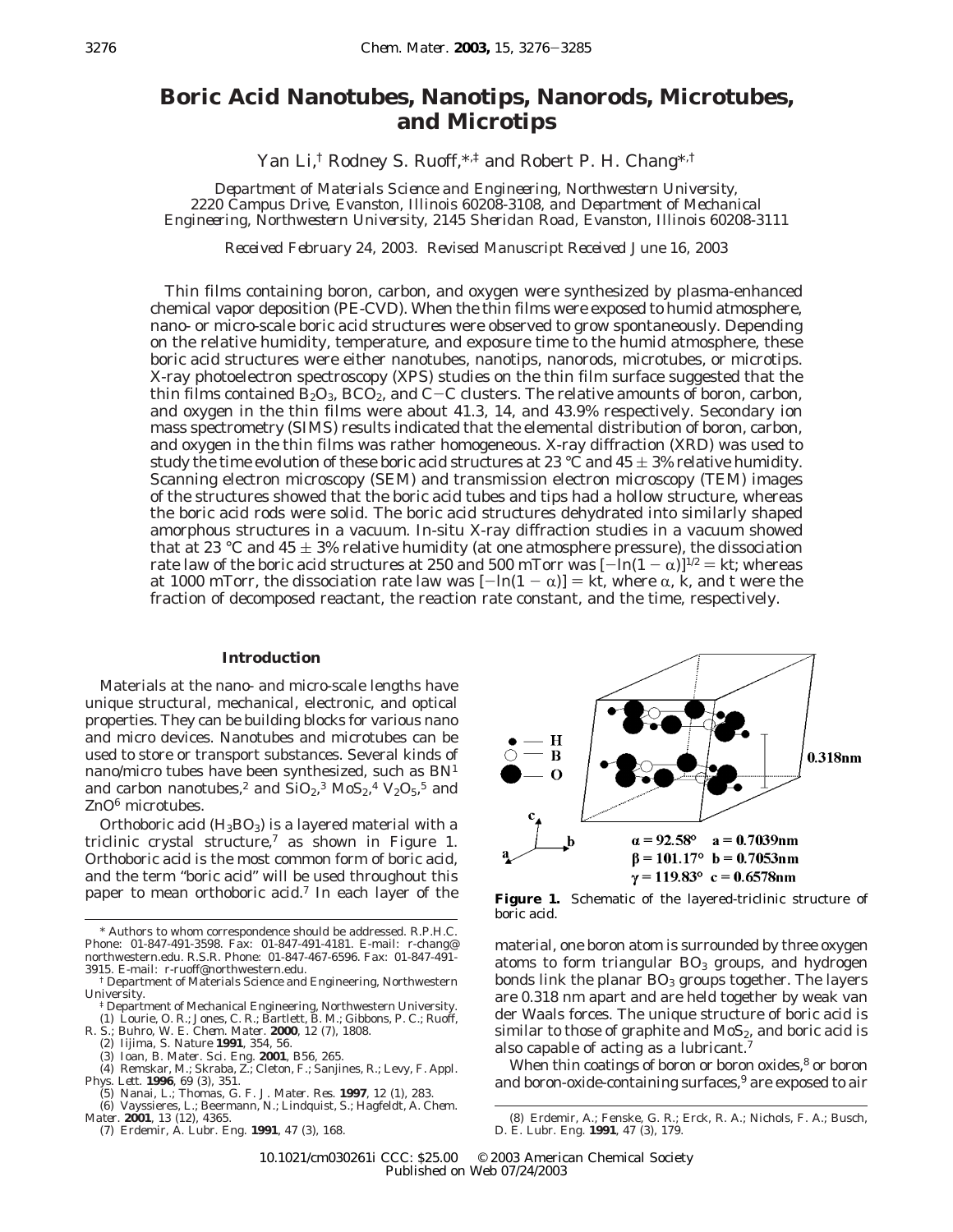

**Figure 2.** Schematic of the PE-CVD apparatus.

at room temperature, films of boric acid or boric acid platelets are spontaneously formed on the surface. Because of the negative standard heat of reaction, it is believed that at room temperature and when exposed to air, boron reacts with oxygen to form amorphous boron oxide on the surface, which then spontaneously reacts with the water molecules in air to form boric acid.8 It is possible that boric acid nanostructures or microstructures could be formed by modifying the surface containing boron or boron oxide and controlling the humidity and temperature of the atmosphere.

We report the synthesis and growth properties of boric acid nano- and micro-scale structures which were spontaneously formed on the surface of films containing boron, carbon, and oxygen ("B/C/O film") after their exposure to an atmosphere with controlled relative humidity and temperature. Depending on the relative humidity, temperature, and exposure time to the humid atmosphere, these structures were either nanotubes, nanotips, nanorods, microtubes, or microtips. The dehydration of these structures in a vacuum at room temperature (23.5  $\pm$  0.5 °C, hereafter referred to simply as 23 °C) is also discussed.

#### **Experimental Procedure**

**Film Synthesis.** The B/C/O thin films were synthesized by plasma-enhanced chemical vapor deposition (PE-CVD) using trimethylborate  $(B(OCH<sub>3</sub>)<sub>3</sub>, TMB, Al$ drich,  $99.5+$ %) as precursor, on Si (n type,  $\langle 100 \rangle$ , Wafer Net Inc.) or glass (Corning 1737, Corning, Inc.) slide substrates. A schematic diagram of the PE-CVD apparatus is shown in Figure 2. The reaction chamber was

**Table 1. Growth Parameters of a B/C/O Thin Film**

| microwave power | 400 W           |
|-----------------|-----------------|
| temperature     | 610 °C          |
| pressure        | $5-6$ Torr      |
| time            | 30 <sub>s</sub> |
| dilute Ar gas   | $200$ sccm      |
| carrier Ar gas  | $0.32$ sccm     |
| substrate       | Si              |
|                 |                 |

evacuated to a pressure of less than 20 mTorr and then purged with Ar gas. The substrates were pretreated with Ar plasma for five minutes to clean the surface. After the pretreatment, TMB vapor was introduced into the chamber through a bubbler and Ar gas was introduced as both the carrier gas and the diluting gas. The typical flow rates of carrier Ar gas and dilute Ar gas were 0.32-2 sccm and 10-200 sccm respectively, and the pressure inside the chamber was maintained at  $4-7$ Torr. A 400-W microwave source was used to excite a plasma right above a graphite sample holder; the reaction time was varied from 30 s to 15 min. The temperature of the substrate was measured by an optical pyrometer. A traditional saltwater bath, which contained 23.3% (by weight) sodium chloride (NaCl) was used to provide a stable cold bath at  $-21.1$  °C for the bubbler (At  $-21.1$  °C, the salt began to crystallize out of solution along with the ice). $10$ 

**XPS Experiments.** A fresh thin film was made by PE-CVD using the growth conditions described in Table 1; it was then immediately transported to the XPS chamber using a small bottle filled with drierite. The XPS analyses were performed using an Omicron ESCA Probe with 1486.6 eV Al K $\alpha$  radiation and a 1.5 mm beam diameter. Spectra of a rough scan from 100 to 600 eV, and fine scans of the B1s, C1s, N1s, and O1s peaks, on three random sites of the sample were recorded. All the binding energy peaks were shifted because of the insulating property of the film. To calibrate the spectra, a small amount of hexatriacontane  $(CH<sub>3</sub>(CH<sub>2</sub>)<sub>34</sub> CH<sub>3</sub>, 98%$ , Aldrich), which has a C1s peak at 284.8 eV, was added to the surface of the same sample, and the binding energy shifts of the B1s peak were calculated and adjusted to be 192.2 eV. All three sets of the spectra were adjusted by setting the B1s binding energy peaks at 192.2 eV. The relative amount of each element was obtained by calculating the area under each binding energy peak and dividing by its sensitivity factor. The sensitivity factor of carbon was set at 1.00 as a reference. The sensitivity factors of O (2.85) and N (1.77) are provided by Omicron, and were verified using poly(ethylene glycol) (Alfa Aesar) and polyacrylonitrile (Aldrich), respectively. The sensitivity factor of B was calibrated as  $0.47$  using  $B_2O_3$  powder (99.98%, Alfa Aesar).

**SIMS Experiments.** The composition distribution in the thin film was studied by SIMS (TRIFT III ToF-SIMS, Physical Electronics) using 25 keV Ga ions as the primary ions. Negative B, C, O, and BO secondary ions were used to form the images of the composition distribution of boron, carbon, oxygen elements, and boron oxide clusters, respectively. The images were taken within areas of 50  $\mu$ m  $\times$  50  $\mu$ m, 10  $\mu$ m  $\times$  10  $\mu$ m,  $5 \mu m \times 5 \mu m$ , and  $1 \mu m \times 1 \mu m$ , on a fresh film with the same growth conditions as shown in Table 1.

<sup>(9)</sup> Vassen, R.; Stover, D. *J. Am. Ceram. Soc.* **1996**, *79* (6), 1699.

<sup>(10)</sup> Dickerson, R. E. *Molecular Thermodynamics*; W. A. Benjamin: New York, 1969.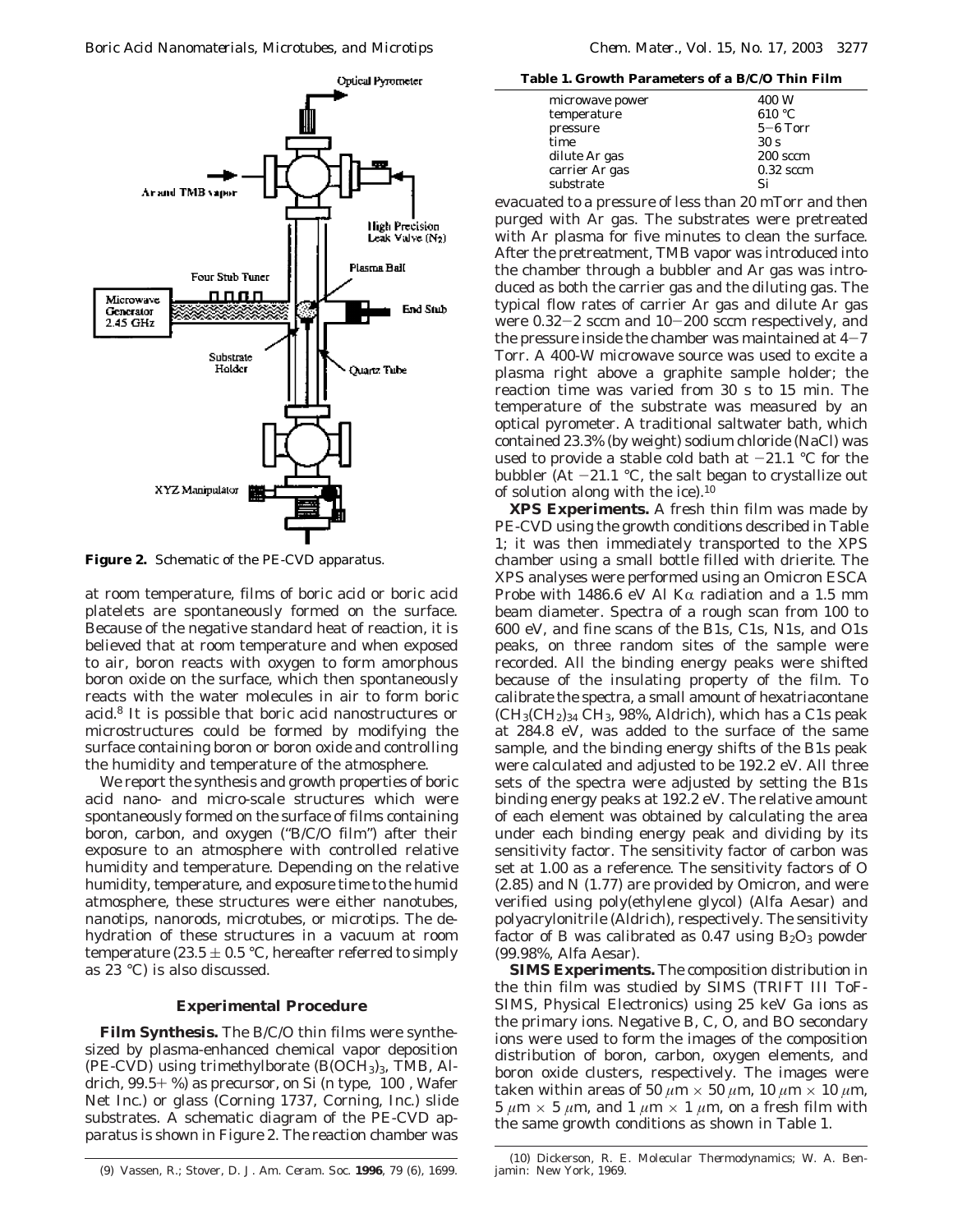**Table 2. Growth Parameters of the Boric Acid Nanostructures and Microstructures**

| sample number            | growth conditions (relative humidity $(\pm 3)$ ,<br>temperature, exposure time) | incubation time (h) | morphology of the structures                                       |
|--------------------------|---------------------------------------------------------------------------------|---------------------|--------------------------------------------------------------------|
| $8 - 9 - 02 - (1 - 10)$  | 20%, 23 °C, $(0.083 - 24.62 \text{ h})$                                         | >24                 | nothing grows                                                      |
| $8 - 11 - 02 - (1 - 10)$ | 30%, 23 °C, $(0.083 - 48.03)$ h)                                                | $\sim 0.5$          | $t \leq 48$ h, nanotubes; $t \geq 48$ h, microtubes                |
| $8 - 8 - 02 - (1 - 12)$  | 45%, 23 °C $(0.17-29.83 \text{ h})$                                             | $\sim 0.2$          | nanorods                                                           |
| $7 - 29 - 02 - (1 - 6)$  | 95%, 23 °C (0.08-48 h)                                                          | < 0.08              | nanorods                                                           |
| $8-15-02-(1-12)$         | 20%, 40 $\pm$ 1 °C (0.08–25.03 h)                                               | $\sim\!5.9$         | nanotips and microtips                                             |
| $8-13-02-(1-11)$         | 30%, 40 $\pm$ 1 °C (0.08–24.1 h)                                                | $\leq 0.08$         | $t < 3.43$ h, nanotubes; $t > 3.43$ h,<br>microtubes and microtips |
| $8-16-02-(1-10)$         | 45%, 40 $\pm$ 1 °C (0.05–18.82 h)                                               | $\leq 0.05$         | microtubes                                                         |

**XRD Experiments (To Study the Growth of Boric Acid Structures).** X-ray diffraction (a Picker 2-circle diffractometer with 1.79 Å Co K $\alpha$  radiation) was used to detect the growth of the boric acid structures when the fresh thin film sample was exposed to air. Fresh samples with B/C/O films on Si (100) substrates were transported immediately from the PE-CVD chamber in a drierite bottle, to the XRD sample holder sitting in air. The humidity and temperature of the atmosphere in the XRD lab were constant within 30-hour periods. A series of  $\theta - 2\theta$  scans from  $2\theta = 15^{\circ}$  to  $2\theta = 40^{\circ}$  were made for total times less than 30 h; thus the relative humidity and temperature in the lab were constant during XRD data acquisition.

**SEM.** To examine the morphology of the boric acid structures grown as a function of relative humidity, temperature, and exposure time, a series of samples were made having the same thin B/C/O film growth parameters (as shown in Table 1), but different relative humidity, temperature, and exposure time. After the PE-CVD process, the samples were immediately transported to a controlled humidity and temperature chamber. The detailed growth conditions of each sample are shown in Table 2. After a given exposure time, the samples were taken out and transported, in bottles filled with drierite, to the SEM chamber (Hitachi S-4500 FE-SEM) to examine the morphology of the nano/microstructures.

**TEM and EELS.** TEM samples were prepared by gently dragging the Holey (400 mesh Cu, SPI supplies) carbon grids along the surface of the samples. TEM (Hitachi H-8100 and Hitachi HF-2000), EELS (Hitachi HF-2000 with a Gatan Image Filter (GIF) system), and selected area electron diffraction (SAED, Hitachi H-8100) were used to characterize the structures present on the TEM grids.

**XRD Experiments (To Study the Dehydration of the Boric Acid Structures in a Vacuum).** Three separate samples were synthesized in the PE-CVD chamber at the same time, for the growth conditions shown in Table 1. They were then put in the controlled humidity and temperature chamber, which was held at  $30 \pm 3\%$  relative humidity, 23 °C for 24 h. The samples were then transferred to the XRD (a Picker 2-circle diffractometer with 1.79 Å Co K $\alpha$  radiation) sample chamber inside the drierite bottle. The air pressure in the X-ray chamber was kept at a constant value (which was always less than 1000 mTorr) by a mechanical pump and a separate valve. The valve controlled the flow rate to the chamber of the input air that had a constant relative humidity of  $45 \pm 3\%$  at 23 °C. A series of  $\theta$ -2 $\theta$  scans around the (002) peak of boric acid (∼32.5°) were made until the (002) peak totally disap-



**Figure 3.** XPS spectrum from a fresh B/C/O film.

**Table 3. Binding Energy and Relative Amount of Each Element on the Surface of the Thin Film Obtained by XPS**

|                             | site1 | site <sub>2</sub> | site3  |
|-----------------------------|-------|-------------------|--------|
| binding energy of $B(eV)$   | 192.2 | 192.2             | 192.2  |
| binding energy of $C$ (eV)  | 283.7 | 283.65            | 284.1  |
| binding energy of $O(eV)$   | 531.9 | 532.9             | 533.05 |
| binding energy of $N$ (eV)  | 398.9 | 399.5             | 399.4  |
| relative amounts of B (%)   | 43.3  | 39.2              | 41.4   |
| relative amounts of $C$ (%) | 13.4  | 14.4              | 14.3   |
| relative amounts of $O$ (%) | 42.8  | 45.7              | 43.2   |
| relative amounts of $N$ (%) | 0.5   | 0.8               | 1.2.   |

peared indicating all the boric acid structures were decomposed.

### **Results and Discussions**

**Composition, Chemical Bonding, and Element Mapping of the Thin Film.** Figure 3 shows one of the typical XPS spectra from 100 to 600 eV. There are strong B1s, C1s, and O1s peaks indicating that the main composition of the film is boron, carbon, and oxygen. A very weak peak at about 399 eV shows that there is also a small amount of nitrogen in the film, which may come from residual nitrogen gas present in the PE-CVD chamber. The binding energy of each element and its relative concentration at three locations on the substrate are shown in Table 3. The average relative amounts of B, C, O, and N are 41.3, 14, 43.9, and 0.8%, respectively. The B1s binding energy at 192.2 eV and the O1s binding energy at 531.9–533.1 eV can be assigned to  $\rm{B_2O_3}.^{11-14}$ <br>The C1s binding energy at 283.7–284.1 eV, which is The C1s binding energy at 283.7-284.1 eV, which is

<sup>(11)</sup> Brainard, W. A.; Wheeler, D. R. *J. Vac. Sci. Technol*. **1978**, *15*, 1801.

<sup>(12)</sup> Burke, A. R.; Brown, C. R.; Bowling, W. C.; Glaub, J. E.; Kapsch, D.; Love, C. M.; Whitaker, R. B.; Moddeman, W. E. *Surf. Interface Anal.* **1988**, *11*, 353.

<sup>(13)</sup> Koh, M.; Nakajima, T. *Carbon* **<sup>1998</sup>**, *<sup>36</sup>* (7-8), 913.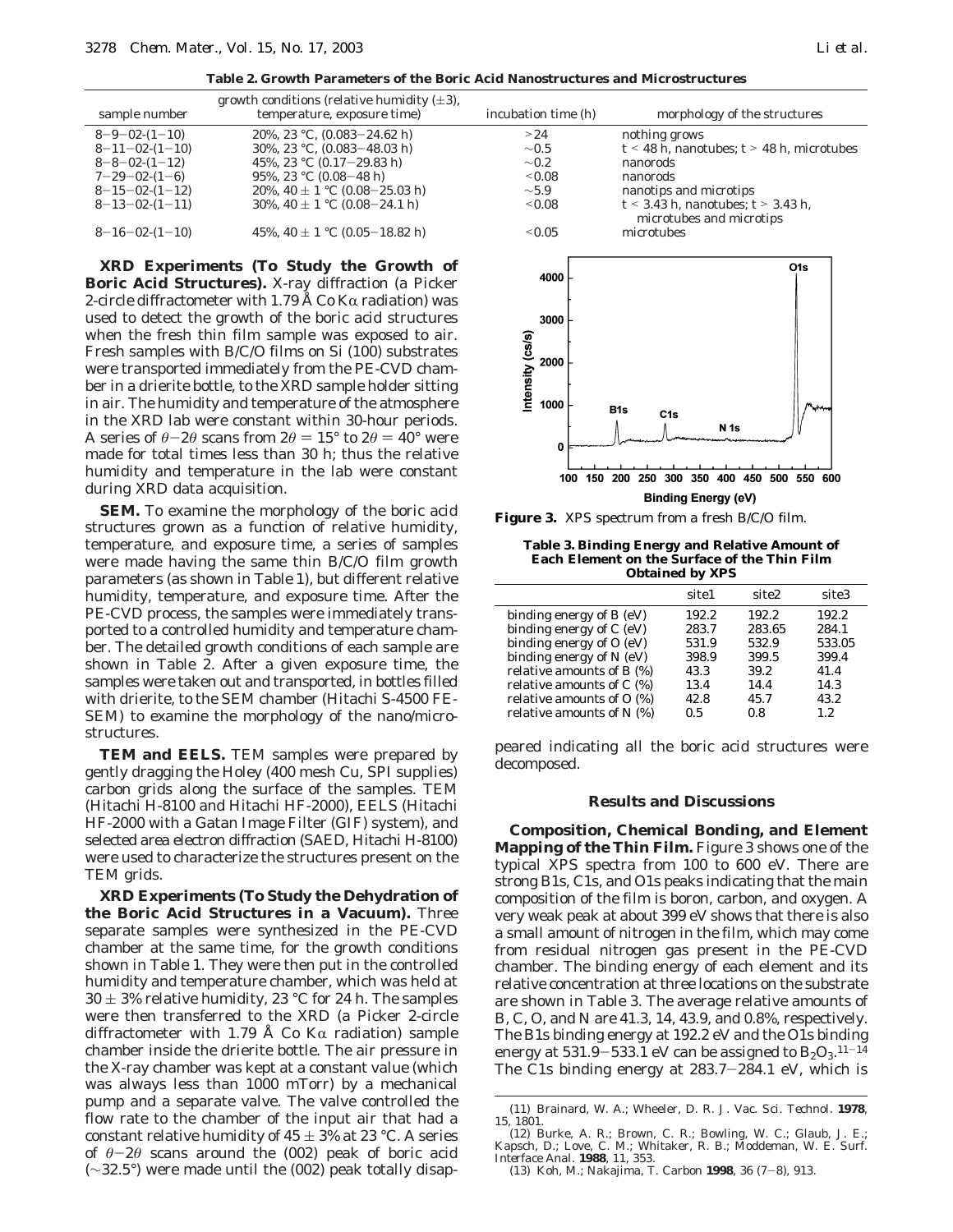

**Figure 4.** Composition distribution in a fresh B/C/O thin film of (a) boron, (b) oxygen, (c) carbon elements, and (d) boron oxide clusters. The images were taken by SIMS using negative B, C, O, and BO secondary ions. The size of each image is 10 *μm* × 10 *μm*. The size of each image is **Figure 5.** (a) XRD pattern of one sample at 20 ± 3% relative  $10 \mu$ m × 10  $\mu$ m.

slightly lower than the C1s peak of graphite at 284.2 eV, can be attributed to a  $C-C$  bond in boron rich sites.13,15 The B1s binding energy and the C1s binding energy can also correspond to mixed  $B-C$  and  $B-O$ bonding (e.g., the  $BCO<sub>2</sub>$  group).<sup>16</sup> The N1s binding energy at  $398.9 - 399.5$  eV is due to the B-N bond.<sup>17</sup> In short, the film contains clusters of  $B_2O_3$ ,  $BCO_2$ ,  $C-C$ , and a small amount of B-N. These clusters are mixed randomly together and form an amorphous thin film.

All the composition distribution images taken by SIMS within areas of 50  $\mu$ m  $\times$  50  $\mu$ m, 10  $\mu$ m  $\times$  10  $\mu$ m,  $5 \mu m \times 5 \mu m$ , and  $1 \mu m \times 1 \mu m$ , are similar and suggest that the distribution of all these elements and clusters is rather homogeneous. Images taken within a 10  $\mu$ m  $\times$  10  $\mu$ m area are shown in Figure 4.

**Growth and Morphology of the Boric Acid Nanostructures and Microstructures.** Figure 5 (a) shows an XRD scan taken at 20  $\pm$  3% relative humidity, 23 °C, and exposure time (*t*) 2.8 h, and Figure 5 (b) shows a scan taken at  $45 \pm 3\%$  relative humidity, 23 °C, and  $t = 2.8$  h. Figure 5 (c) and (d) show the XRD pattern of bare Si (100) substrate and  $H_3BO_3$  powder (Aldrich, 99.999%), respectively. On Figure 5 (b), there is a peak at  $2\theta = 32.5^{\circ}$ , which could be identified as the (002) peak of boric acid according to Figure 5 (d) and ref 18. There are no significant peaks from  $2\theta = 15^{\circ}$  to  $2\theta = 40^{\circ}$  in Figure 5 (a) (Figure 5 (a) shows only the scan data from  $2\theta = 26.5^{\circ}$  to  $2\theta = 37^{\circ}$  for simplicity). The XRD patterns in Figure 5 suggest that boric acid structures grow out of the amorphous film at  $45 \pm 3\%$ relative humidity and 23 °C, whereas no crystalline

(18) Zachariasen, W. H. *Acta Crystallogr*. **1954**, *7*, 305.



humidity, 23 °C, and exposure time  $t = 2.8$  h; (b) XRD pattern of one sample at 45  $\pm$  3% relative humidity, 23 °C, and exposure time,  $t = 2.8$  h; (c) XRD pattern from a bare Si substrate; (d) XRD pattern from  $H_3BO_3$  powder.

structures grow at 20  $\pm$  3% relative humidity and 23 °C at the same exposure time of 2.8 h.

At 45  $\pm$  3% relative humidity and 23 °C, the area of the (002) peaks of all the scans made on the same sample from 0 to 25 h were calculated and plotted versus the exposure time (*t*). The relative humidity and temperature were within the range of  $45 \pm 3\%$  and 23 °C, from 0 to 25 h. The exposure time for each (002) peak was estimated as the time when  $2\theta = 32.5^{\circ}$ , which is the center of the (002) peak. Since the *θ*-2*θ* scan moves evenly from  $2\theta = 15^{\circ}$  to  $2\theta = 40^{\circ}$ , this time can be calculated using the start time and end time of each scan. The graph is shown in Figure 6; the inserted image in Figure 6 show the  $(002)$  peaks at  $t = 0.75, 1.5, 4.24$ , 9.08, and 23.4 h, respectively. At  $t = 0.75$  h, the signal around 32.5° is barely above the background, which means that the amount of the crystalline boric acid structure is small. As the exposure time increases, the area of the (002) peak also increases. The rate of increase is initially high and then drops significantly above about 7 h. Because the area of an X-ray peak is proportional to the amount of the diffracting crystal planes contributing to the signal, the results indicate that the growth rate of the boric acid structure at 45  $\pm$ 3% relative humidity and 23 °C from the B/C/O thin film is high at the beginning and then drops until the equilibrium condition is achieved. The centers of the (002) peaks shift as a function of time from  $2\theta = 32.53^{\circ}$ at  $t = 2.8$  h, to  $2\theta = 32.63^{\circ}$  at  $t = 23.4$  h. This suggests that the *d* spacing (*d*) of the (002) plane decreases from *d* = 0.319 nm at *t* = 2.8 h to *d* = 0.318 nm at *t* = 23.4 h during the growth of boric acid nanostructures.

Figure 7 (a) and (b) show the SEM images of the nanotubes and microtubes growing out of the film, respectively. Both the nanotubes and microtubes have a cross section that is very close to a square and they

<sup>(14)</sup> Zhao, X. A.; Ong, C. W.; Ng, Y. M.; Chan, K. F.; Tsang, Y. C.; Choy, C. L.; Chan, P. W.; Kwok, R. W. M. *J. Mater. Sci. Lett.* **1997**, *16*, 1910.

<sup>(15)</sup> Shirasaki, T.; Derre, A.; Menetrier, M.; Ressaud, A.; Flandrois, S. *Carbon* **2000**, *38*, 1461.

<sup>(16)</sup> Cermignani, W.; Paulson, T. E.; Onneby, C.; Pantano, C. G. *Carbon* **1995**, *33* (4), 367.

<sup>(17)</sup> Hendrickson, D. N.; Hollander, J. M.; Jolly, W. L. *Inorg. Chem.* **1969**, *8*, 2642.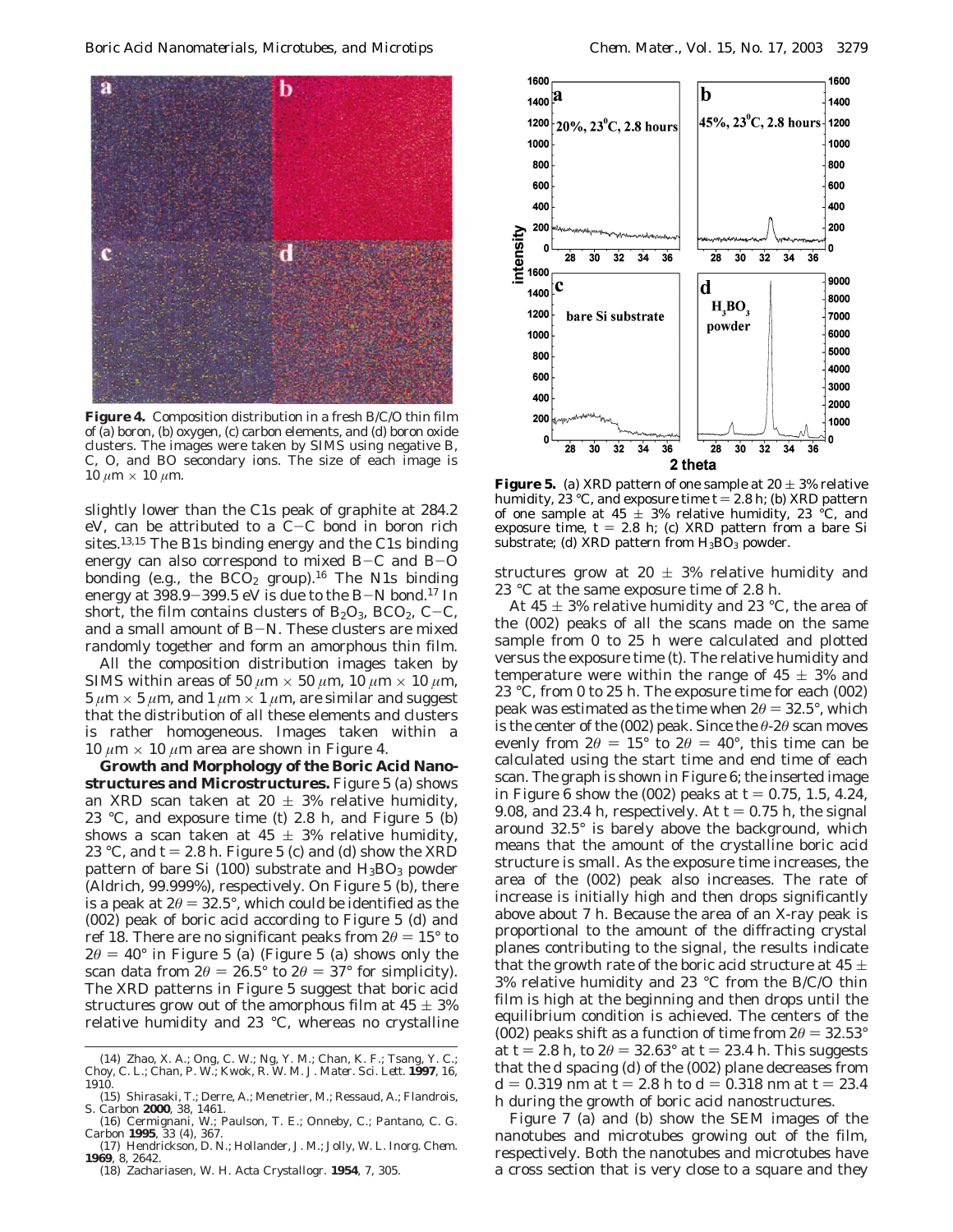

**Figure 6.** Plot of the area of the boric acid (002) XRD peaks from the same sample versus the exposure time (*t*) in air (45  $\pm$  3% relative humidity, 23 °C). The inserted image show the boric acid (002) peaks at  $t = 0.75$  h, 1.5 h, 4.24 h, 9.08 h and 23.4 hours, respectively.

are apparently hollow inside. The nanotubes shown in Figure 7 (a) have an average width (edge length of a square cross section) of 570 nm and an average length of 1.53  $\mu$ m, for the growth conditions of 30  $\pm$  3% humidity, 40 °C, and 0.5 h exposure time. The microtubes shown in Figure 7 (b) have an average width of 1.25  $\mu$ m and an average length of 4.64  $\mu$ m, and were grown at  $30 \pm 3$ %, 40 °C, and 5 h exposure time. Figure 8 (a) and (b) show the SEM images of the nanotips and microtips, respectively. The average width (measured close to the bottom) and length of the nanotips are 490 nm and 6.98 *µ*m respectively; the growth conditions were  $20 \pm 3$ %, 40 °C, and 8.22 h. The microtips that were grown at 20  $\pm$  3%, 40 °C, and 49.5 h have an average width of 1.37  $\mu$ m and an average length of  $17.5 \mu m$ . There are very tiny tips, whose diameters seem to be around 40 nm, on the tops of the nanotips and microtips. The bottoms of the nanotips and microtips are similar to those of the nanotubes and microtubes, suggesting that the nanotips and microtips are formed by capping the nanotubes and microtubes. Figure 9 shows an SEM image of the nanorods growing at  $45 \pm 3$ %, 23 °C, and 5.3 h, which have an average width of 150 nm and an average length of 880 nm. The nanotubes and nanotips observed usually have an average width larger than 300 nm, whereas the nanorods have an average width smaller than 300 nm. The different morphology of the nanostructures and the microstructures at different growth conditions is also shown in Table 2.

Figure 10 (a)-(d) show the SEM images taken on the samples, which have the same thin film growth conditions, exposed to an atmosphere of  $45 \pm 3\%$  relative humidity, 23 °C, from 3 min to 29.7 h. At  $t = 3$  min, there are no nanostructures or microstructures, all that is present is the flat film with some random defects, which suggests that there is an "incubation time" (the time needed to form enough nuclei for the growth of boric acid structures) for the growth of boric acid structures. At  $t = 10$  min, some tiny structures and a few nanorods  $\sim$ 150-nm wide and  $\sim$ 750 nm long project out of the film in some areas; this provides an estimate

of the incubation time of ∼10 min. The incubation times for other growth conditions are also shown in Table 2. With an exposure time of 3.24 h, many nanorods with average widths of ∼150 nm and average lengths of ∼750 nm are present. Besides the rods, a network appears on the surface (as shown in the insert image of Figure 10 (c)). The EELS spectrum of this network shows that it contains boron, carbon, and oxygen, suggesting that it may be formed by the chemical reaction between the water vapor and the whole film (note that EELS does not detect H). As the exposure time increased to 29.83 h, the nanorods grew wider and longer. The average widths and lengths of the nanorods in Figure 10 (d) are about 210 nm and 1.2  $\mu$ m, respectively. The density of the nanorods in Figure 10 (d) is lower than that of the nanorods in Figure 10 (c), indicating that these nanorods may grow at the expense of the smaller ones. The inset image in Figure 10 (d) shows clearly that the nanorods tend to approach each other, which suggests that their coalescence may play an important role in the growth of larger nanorods. From Figure 10 (d), we can also see the existence of very small nanorods, which means that new nucleation events occur as the exposure time increases. Figure 10 (e)-(h) and Figure 7 (a)-(b) show the SEM images of the samples exposed to an atmosphere of 30  $\pm$  3% relative humidity at 40 °C from 5 min to 11.8 h. At  $t = 5$  min, lots of small clusters and a few short nanotubes appear, which suggests that the incubation time at this condition could be around 5 min. At  $t = 15$  min, the small clusters shown in Figure 10 (e) disappear while the density and the length of the nanotubes are larger, which suggest that the nanotubes may grow by the coalescence of the small clusters. With an exposure time of 3.43 h, the nanotubes grow into microtubes with average widths of ∼1 *µ*m and average lengths of ∼3 *µ*m. As the exposure time increased to 11.8 h, both the microtubes and the microtips are found. All the corners of the microtubes in Figure 10(h) and also in the inserted image of Figure 7(b) project over the edges and there are also some " half capped" microtubes present. These indicate that the formation of the microtubes might be due to the higher growth rates of the corners than the edges.

Figure 11 (a)-(d) show TEM images of nanotubes, microtubes, nanotips, and nanorods, respectively. The TEM images of the nanotubes, microtubes, and nanotips show that they have hollow structures, whereas the TEM image of the nanorods indicates a solid structure. Images in Figure 11 were acquired using the Hitachi H-8100, which has a vacuum around  $1 \cdot 10^{-4}$  Pa. The inset images of Figure 11 show the electron diffraction patterns of the structures, which suggest that all of the structures dehydrate into some amorphous structure in the TEM vacuum of  $1 \cdot 10^{-4}$  Pa.

EELS spectra were obtained on the Hitachi HF-2000 TEM (vacuum around  $2.10^{-6}$  Pa) with a Gatan image filter (GIF) system, to explore the composition of the nano/microstructures found on the TEM grids. EELS spectra obtained from a variety of the nanostructures and microstructures are essentially identical. Figure 12 shows a typical EELS spectrum taken at the edge of a nanorod. An EELS spectrum from amorphous  $B_2O_3$ powder (99.98%, Alfa Aesar) was also acquired for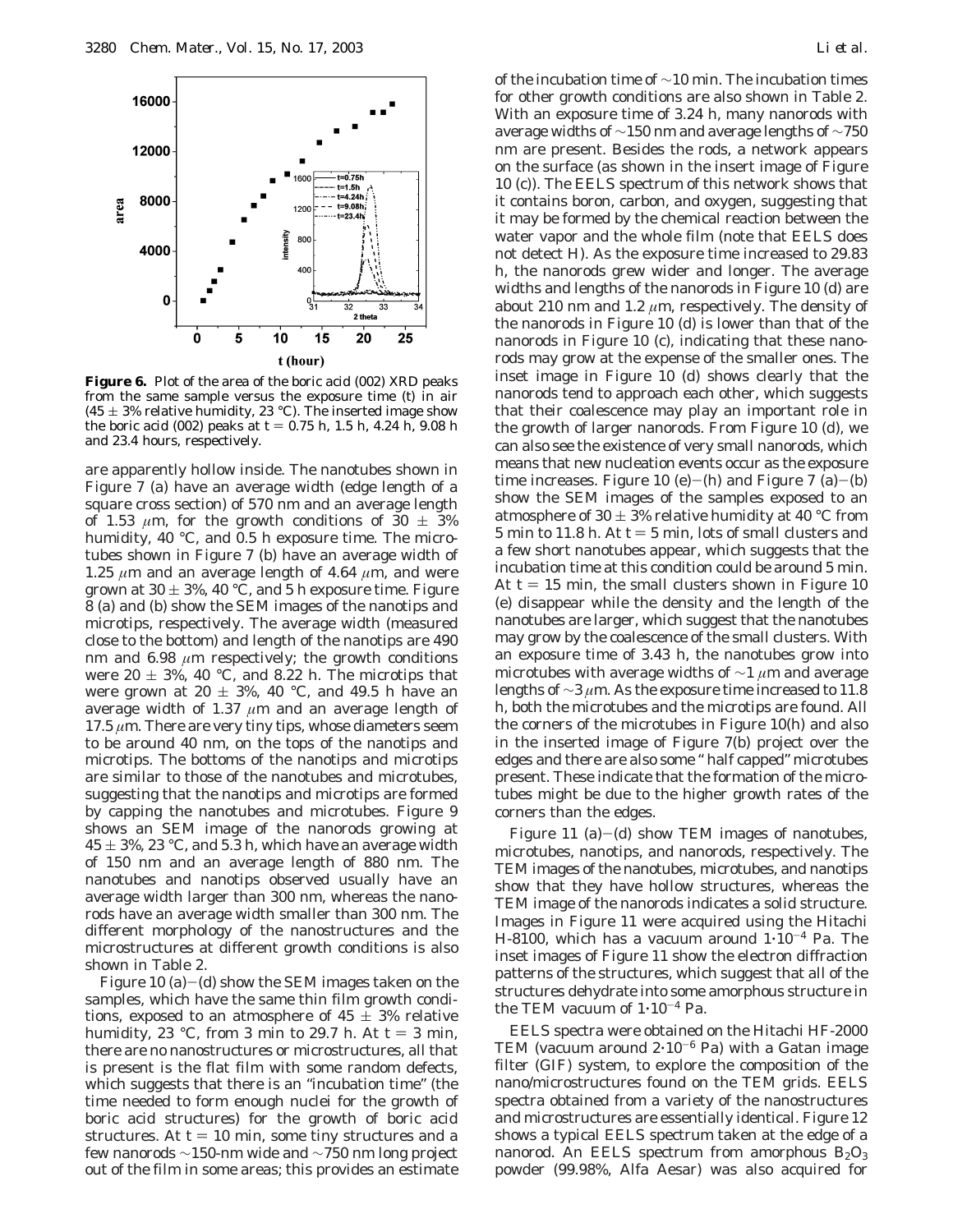

**Figure 7.** (a) SEM images of dehydrated (in SEM chamber, vacuum around  $1 \cdot 10^{-2}$  Pa) boric acid nanotubes and (b) microtubes. Both samples had the same film growth conditions shown in Table 1, and were exposed to an atmosphere of  $30 \pm 3\%$  relative humidity,  $40 \pm 1$  °C for (a) 0.5 h and (b) 5 h.



**Figure 8.** SEM images of dehydrated boric acid nanotips (a) and microtips (b). Both samples had the same film growth conditions shown in Table 1, and were exposed to the atmosphere of 20  $\pm$  3% relative humidity, and 40  $\pm$  1 °C for (a) 8.22 h and (b) 49.5 h.



**Figure 9.** SEM images of dehydrated boric acid nanorods from the sample that had the same film growth conditions as shown in Table 1, and was exposed to the atmosphere of  $45 \pm 3\%$  relative humidity, 23 °C for 5.3 h.

comparison. The solid line in Figure 12 is the EELS spectrum from the edge of a nanorod, and the dashed line is the EELS spectrum of the amorphous  $B_2O_3$ 

powder. The close similarity of the two spectra indicates that the amorphous dehydration product of boric acid in a vacuum contains  $BO<sub>3</sub>$  groups and could be amorphous  $B_2O_3$ .<sup>19,20</sup>

**Growth Process of the Boric Acid Nanostructures and Microstructures.** The growth process of the boric acid structures is rather complicated. Further experiments, like in situ environmental AFM, are being carried out to fully understand the growth mechanism of the boric acid structures, and the results will be reported in a future publication. However, on the basis of the results presented above, we outline here what we observe as the growth process. When the B/C/O film is exposed to humid atmosphere, water molecules are adsorbed on the surface. The adsorbed water molecules react with the  $B_2O_3$  clusters on the surface spontaneously and form boric acid clusters.8 The boric acid nuclei form by coalescence of the boric acid clusters. Once the nuclei are larger than the critical nucleus size  $(r^*)$ ,<sup>21</sup>

<sup>(19)</sup> Sauer, H.; Brydson, R.; Rowley, P. N.; Engel, W.; Thomas, J. M. *Ultramicroscopy* **1993**, *49*, 198.

<sup>(20)</sup> Muramatsu, Y.; Takenaka, H.; Oyama, T.; Hayashi, T.; Grush, M. M.; Perera, R. C. C. *X-ray Spectrom.* **1999**, *28*, 503.

<sup>(21)</sup> Ohring, M. *Materials Science of Thin Film*, 2nd ed.; Aca-demic: San Diego, CA, 2001.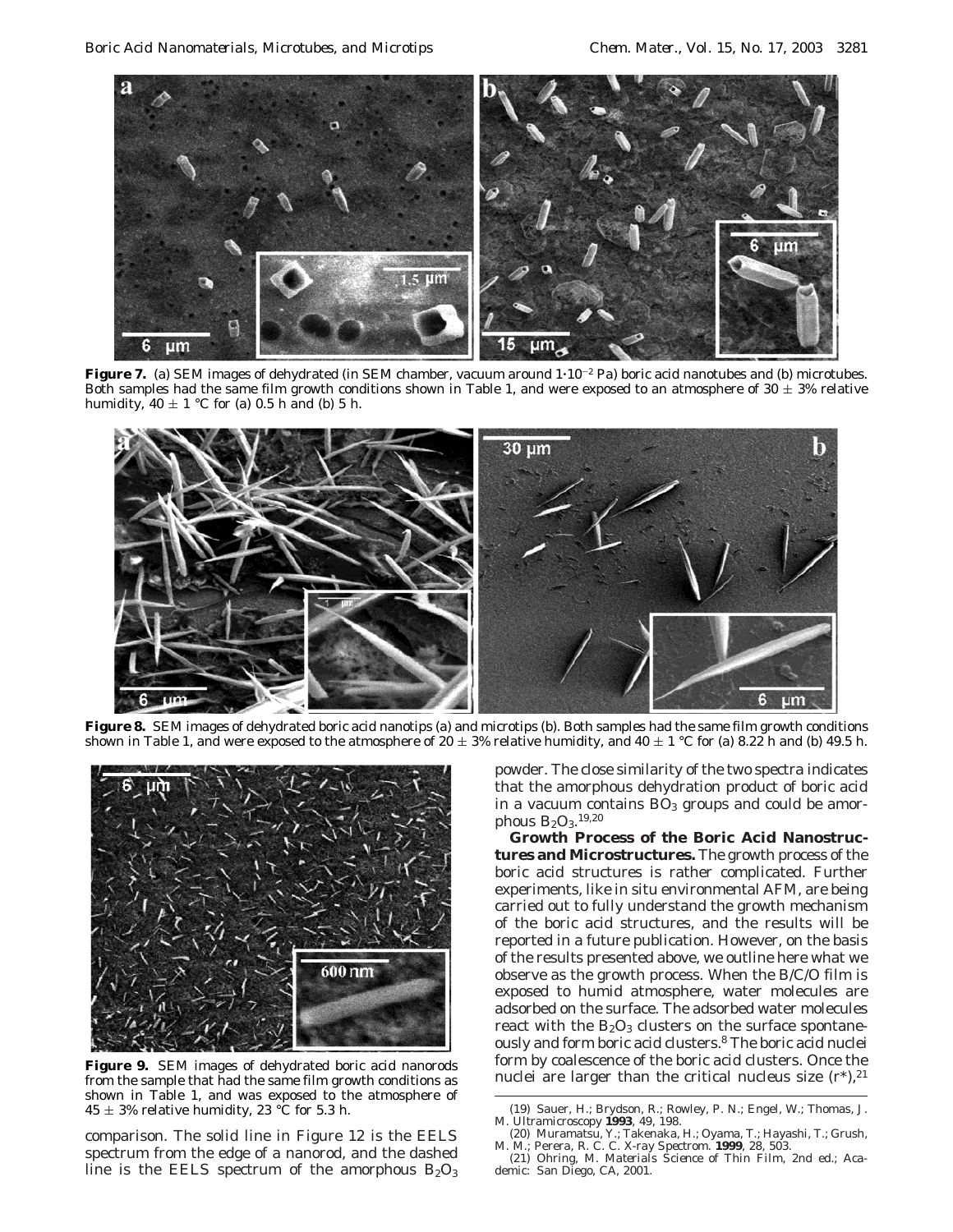

**Figure 10.** (a)-(d) SEM images of the samples (growth condition of B/C/O film as shown in Table 1) exposed to an atmosphere of  $45 \pm 3\%$  relative humidity, 23 °C for (a) 3 min, (b) 10 min, (c) 3.24 h, and (d) 29.83 h. (e)-(h) SEM images of the samples exposed to an atmosphere of 30  $\pm$  3% relative humidity, 40 °C for (e) 5 min (f), 15 min, (g) 3.43 h, and (h) 11.77 h.

the growth of boric acid nano/microstructures occurs. The SEM observations outlined above show that the cross section of the boric acid nano/microstructure is close to a square. We assume the morphology of the dehydrated boric acid structures in the SEM chamber, which has a vacuum around  $1 \cdot 10^{-2}$  Pa, is close to the morphology of the boric acid structures. From the unit cell of boric acid shown in Figure 1,  $\alpha$  is 92.58° (thus close to 90°), and *b* (0.705 nm) is close to *c* (0.658 nm). Thus the SEM images suggest that the  $\langle 100 \rangle$  direction is the most favorable growth direction of boric acid in the experiments we have performed.

**Dehydration of the Boric Acid Structures in a Vacuum.** It is well-known that once heated, boric acid can dehydrate into crystallized metaboric acid (HBO<sub>2</sub>) at 175 °C and metaboric acid can further dehydrate into crystallized boron oxide at 440  $^{\circ}$ C.<sup>22</sup> It is generally accepted that the following kinetic equation holds for reactions of the type

$$
\mathbf{A}(s) \rightarrow \mathbf{B}(s) + \mathbf{C}(g) \tag{1}
$$

$$
d\alpha/dt = kf(\alpha) \tag{2}
$$

where  $\alpha$  is the fraction of reactant **A** that is decomposed,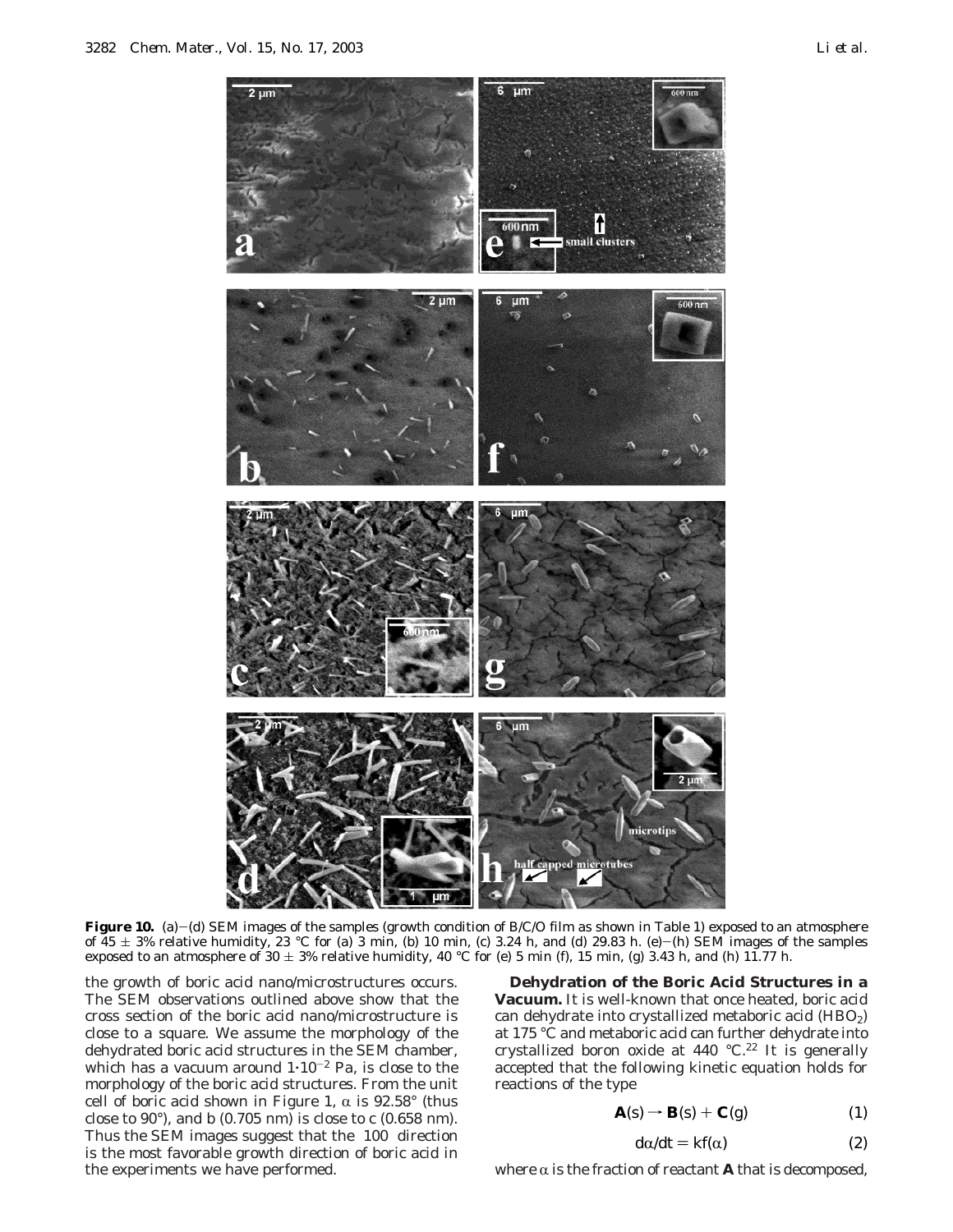

**Figure 11.** (a) $-(d)$  TEM images and SAED patterns (inset in each) of the dehydrated boric acid (a) nanotubes, (b) microtubes, (c) nanotips, and (d) nanorods.



**Figure 12.** EELS spectrum (boron K edge upper, oxygen K edge lower) from the edge of a nanorod (solid line), and from B2O3 powder (dashed line).

*t* is the time, and *k* is the reaction rate constant. If we integrate eq 2, we obtain

$$
F(\alpha) \equiv \int (d\alpha/f(\alpha)) = kt \tag{3}
$$

The function  $F(\alpha)$  can be determined by fitting the experimental data of  $\alpha$  in various theoretical functions against  $t^{23}$  Once  $F(\alpha)$  is determined, the reaction rate<br>constant *k* can be fit as the slope of  $F(\alpha)$  vs *t* Haruniko constant *k* can be fit as the slope of  $F(\alpha)$  vs *t*. Haruniko et al.<sup>23</sup> reported that the functional dependence of  $F(\alpha)$ for thermal dehydration of boric acid (at 358.8 K) is  $F(\alpha) = [-\ln(1 - \alpha)]^{1/2}$ ; we fit the slope of the plot in Figure 2 of their article, and obtain  $k = 1.4 \cdot 10^{-4} \text{ s}^{-1}$ .

As far as we know, the dehydration of boric acid in a vacuum has not been well studied. Scans from  $2θ = 15°$ to  $2\theta = 40^{\circ}$  were made on the three samples (discussed



**Figure 13.** (a) Plot of  $\alpha$  vs time (*t*), at 250, 500, and 1000 mTorr: (b) plot of  $[-\ln(1-\alpha)]^{1/2}$  vs time at 250, 500, and 1000 mTorr; (b) plot of  $[-\ln(1 - \alpha)]^{1/2}$  vs time at 250, 500, and 1000<br>mTorr: (c) plot of  $[-\ln(1 - \alpha)]$  vs time at 250, 500, and 1000 mTorr; (c) plot of  $[-\ln(1-\alpha)]$  vs time at 250, 500, and 1000<br>mTorr mTorr.

in the experimental procedure) after the (002) peaks totally disappeared. The obtained XRD patterns are similar to the one in Figure 5 (a), which means that boric acid structures dehydrate into some amorphous structure in a vacuum.

The area of the (002) peak was calculated and divided by the area of the (002) peak obtained right before pumping the XRD chamber for each sample. The value obtained should be  $(1 - \alpha)$ , where  $\alpha$  is the fraction of decomposed crystalline boric acid reactant. The parameter  $\alpha$  was plotted versus the exposure time  $t$  at different pressures and is shown in Figure 13 (a). All three curves in Figure 13 (a) have a similar shape that shows a large initial dissociation rate that continuously dropped until the reactant was completely consumed. The overall dissociation rates are different for the three samples: the higher the pressure of air, the lower the dissociation rate. Values for  $F(\alpha)$  were obtained using the method described above for the three samples. At  $P = 250$  mTorr and also for  $P = 500$  mTorr,  $F(\alpha)$  was determined as  $[-\ln(1 - \alpha)]^{1/2}$ , which is consistent with ref 23; at *P* = 1000 mTorr,  $F(\alpha)$  was obtained as  $[-ln(1 - \alpha)]$ . The best fit straight lines obtained by plotting  $[-\ln(1 - \alpha)]^{1/2}$ versus *t* at 250 mTorr and also 500 mTorr, and  $[-\ln(1 - \alpha)]$  versus *t* at 1000 mTorr, are shown in Figures 13 (b) and (c), respectively. Figure 13 also shows the plots of  $[-\ln(1 - \alpha)]^{1/2}$  versus *t* at 1000 mTorr and  $[-\ln(1 - \alpha)]$  versus *t* at 250 and 500 mTorr for comparison; clearly these are the incorrect functional forms. At room temperature (23 °C), 45 ( 3% relative (22) Tanaka, H. *Thermochim. Acta* **<sup>1980</sup>**, *<sup>42</sup>*, 43.

<sup>(23)</sup> Tanaka, H. *Thermochim. Acta* **1981**, *11*, 37.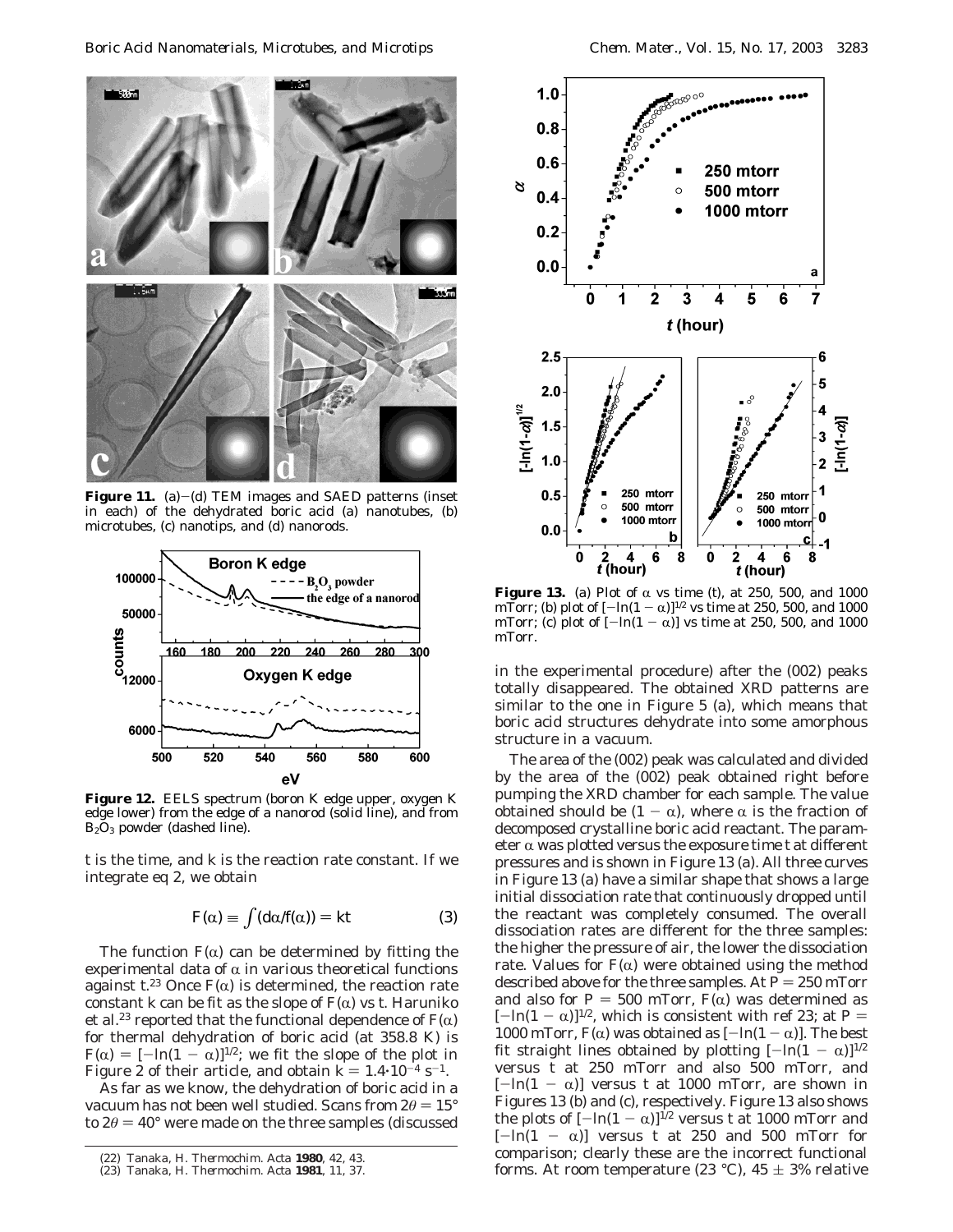

**Figure 14.** TEM image of a "hydrated then re-dehydrated" nanotube. The TEM grid was dragged along one sample (8-  $13-02-4$ ), and put in the TEM chamber (pressure of  $1\cdot10^{-4}$ Pa) for 2 h; one of the images taken within this 2 h is shown in Figure 11(a). The TEM grid was then taken out and exposed to air (45  $\pm$  3% relative humidity, 23 °C) for 24 h; after that, the grid was put back in the TEM chamber again to obtain images of "hydrated then re-dehydrated" nanotubes. Figure 14 shows one of these images.

humidity (at one atmosphere pressure), the dissociation rate law of boric acid structures at 250 mTorr and 500 mTorr is  $[-\ln(1 - \alpha)]^{1/2} = kt$ , and the constant *k* fit by linear regression yields  $k = 2.10 \pm 0.02 \cdot 10^{-4} \text{ s}^{-1}$  at 250 mTorr, and  $k = 1.65 \pm 0.04 \cdot 10^{-4}$  s<sup>-1</sup> at 500 mTorr; at 1000 mTorr, the dissociation rate law is  $[-\ln(1 - \alpha)] =$ *kt* and *k* was fit from the data to yield  $k = 2.06 \pm 1$  $0.02 \cdot 10^{-4}$  s<sup>-1</sup>.

When hydrated crystals dehydrate in a vacuum they typically give a phase with no clearly defined crystalline structure; the transformation is accompanied by only small changes in bulk volume and the absence of visible cracks.24 The dehydration of boric acid in a vacuum could resemble the dehydration of many other hydrate crystals in a vacuum: an amorphous product was determined by TEM, and it had no evident cracks. In contrast, many cracks appeared in the nano/microstructures if the dehydrated structures were returned to the humid atmosphere for about 24 h and then were dehydrated again in a vacuum. The TEM image of such a "hydrated then re-dehydrated" boric acid nanotube is shown in Figure 14.

We assume the amorphous phase formed after the dehydration of boric acid crystals to be  $BO_{(3+y)/2}H_y$  $(y \ge 0)$ ; the reaction equation should be

$$
H_3BO_3 \to BO_{(3+y)/2}H_y + H_2O \quad (y \ge 0)
$$
 (4)

The equilibrium partial pressure of  $H_2O$  at the phase boundary of  $H_3BO_3/BO_{(3+\nu)/2}H_\nu$  can be uniquely determined when the total pressure and temperature are fixed.25 The deviation from the equilibrium partial pressure will be the driving force for the dehydration and will thus determine the dehydration rate. The dissociation rate law is determined by the nucleation law of the phase  $BO_{(3+y)/2}H_y$ , the reaction rate at the phase boundary of  $H_3BO_3/BO_{(3+\nu)/2}H_\nu$ , and the diffusion rate of water molecules through the  $BO_{(3+\nu)/2}H_{\nu}$  phase. The partial pressure of water at 250, 500, and 1000 mTorr (recall that the relative humidity of the inlet air to the XRD sample chamber being dynamically pumped was  $45 \pm 3\%$  at 23 °C) can be calculated as 3.1, 6.2, and 12.5 mTorr, respectively; we make the assumption that the pumping rate of water is the same as the overall pumping rate of air (the saturated partial pressure of water at 23  $^{\circ}$ C is 21.08 Torr,<sup>26</sup> the relative humidity is 45% at 760 Torr). These numbers are much smaller than the reaction equilibrium partial pressure of water. As the partial pressure of water drops, the driving force for dissociation increases, thus the dissociation rate is larger.

The dehydration product BO(3+*<sup>y</sup>*)/2H*<sup>y</sup>* formed at 250 mTorr and 500 mTorr could be the same, and could be the final dehydration product, amorphous  $B_2O_3$ . So the nucleation law of  $BO_{(3+\nu)/2}H_{\nu}$  at 250 mTorr and 500 mTorr could be the same, which would explain the same functional form of  $F(\alpha)$  at 250 mTorr and 500 mTorr. At 500 mTorr, both the reaction rate at the  $H_3BO_3/$  $BO_{(3+y)/2}H_y$  interface and the diffusion rate of water molecules through the  $BO_{(3+y)/2}H_y$  phase are lower than those at 250 mTorr, so the dissociation rate constant *k* is lower than that at 250 mTorr. At 1000 mTorr, the value of *y* in the dehydration product could be larger than that at 250 and 500 mTorr, which means the boric acid structures partially dehydrate into some amorphous structure containing boron, oxygen, and hydrogen. This hypothesis explains why the nucleation of  $BO_{(3+y)/2}H_y$  at 1000 mTorr probably differs from the one at 250 and 500 mTorr, which offers an explanation for the different functional form of  $F(\alpha)$ .

#### **Conclusion**

Thin films containing mainly boron, carbon, and oxygen were synthesized by PE-CVD using trimethylborate as a precursor. Once exposed to humid air, boric acid nanostructures and microstructures grew on the thin B/C/O film. Depending on the relative humidity, air temperature, and exposure time, these structures were either nanotubes, nanotips, nanorods, microtubes, or microtips. The nanostructures and microstructures have a crystalline boric acid structure at one atmosphere pressure and dehydrate to yield similarly shaped amorphous structures in a vacuum. Their dissociation in a vacuum obeys different dissociation rate laws at different pressures.

The growth of boric acid structures involves: (a) the adsorption of water, (b) the nucleation of boric acid clusters (c), and the preferred growth of the nuclei along the  $\langle 100 \rangle$  direction.

To our knowledge, this is the first report of the formation of boric acid nanometer- or micrometer-sized tubes, tips, and rods. These novel structures could have potential applications in submicron-scale devices and sensors. Their unique properties, such as self-lubrica- $\pi$  and dehydration in a vacuum may have promising applications in tribology and other areas. (24) Garner, W. E. *Chemistry of the Solid State*; Butterworth

Scientific Publications: London, 1955.

<sup>(25)</sup> Schmalzried, H. *Solid State Reactions*, 2nd ed.; Verlag Chemie: Deerfield Beach, FL, 1981.

<sup>(26)</sup> *Handbook of Chemistry and Physics*, 73rd ed.; CRC Press: Boca Raton, FL, 1992-93.